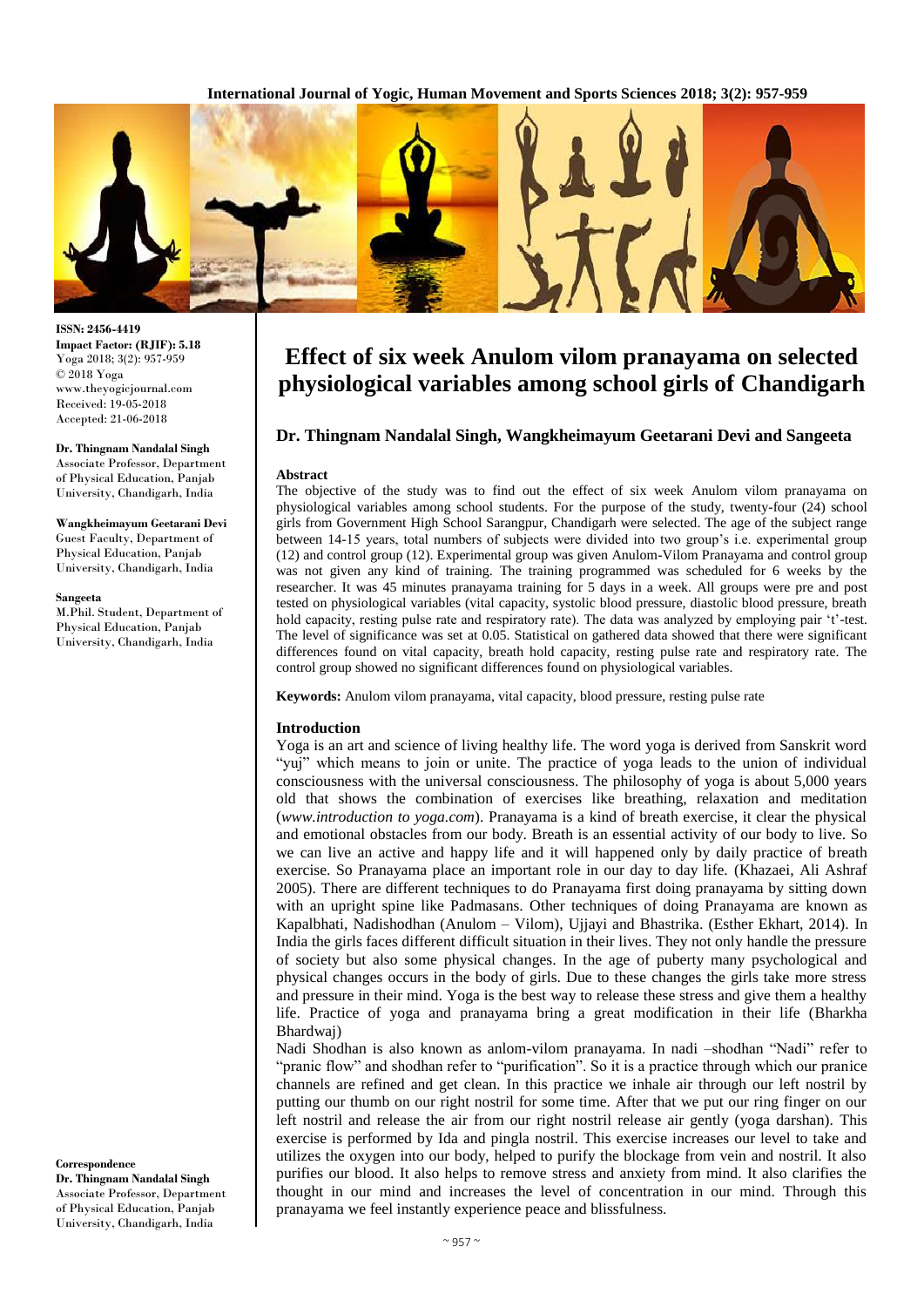International Journal of Yogic, Human Movement and Sports Sciences

As thought we transported into a new world. It is said in the science of yoga Anlom-vilom pranayama cleanses 72,000 nadis or channels in the body. It helps to strengthen our respiratory system (Nahid, 2013).

## **Method and Procedure**

In this experimental study, we study about pre and post experimental design. For this, purposive sampling technique was adopted. For the purpose of the study twenty four (24) school girls from Government High School Sarangpur, Chandigarh was selected, divided into two groups' i.e. experimental group (12) and control group (12). The age of the students ranged from 14 to 15 years. The training programmed was scheduled for six weeks, 45 minute pranayama training for 5 days in a week. Experimental group were given a warm up session, in which the groups use to perform pre-yogic and yogic breathing exercise. All groups were pre and post tested on physiological variables (vital capacity, systolic blood pressure, diastolic blood pressure, breath hold capacity, resting pulse rate and respiratory rate).

| <b>Table 1:</b> Criterion Measures |  |
|------------------------------------|--|
|------------------------------------|--|

| Variable                       | <b>Test/Tool</b>              | Unit            |
|--------------------------------|-------------------------------|-----------------|
| Vital Capacity                 | Peak Flow Meter               | Liter           |
| <b>Systolic Blood Pressure</b> | Sphygmomanometer, Stethoscope | mmhg            |
| Diastolic Blood Pressure       | Sphygmomanometer, Stethoscope | mmhg            |
| <b>Breath Hold Capacity</b>    | Stop Watch                    | breath hold/min |
| <b>Resting Pulse Rate</b>      | Stop Watch                    | Beats/min       |
| <b>Respiratory Rate</b>        | Stop Watch                    | Breath/min      |



**Fig 1:** Illustrations of Performing Anulom Vilom Pranayama



**Fig 2:** Illustrations of Measuring Peak Flow Meter, Blood Pressure and Measuring Breath Hold Capacity

## **Results and Findings**

The data was analyzed by employing pair 't'-test. The comparison of initial and final scores on physiological variables (vital capacity, systolic blood pressure, diastolic blood pressure, breath hold capacity, resting pulse rate and respiratory rate) for experimental group is presented in table-2.

**Table 2:** Comparison of pre and post test scores for Anulom-vilom group on the physiological variables of school girls

| <b>VARIABLE</b>                | <b>GROUP</b> | N  | <b>MEAN</b> | <b>SD</b> | SE    | <b>MD</b> | $\cdot$ t |
|--------------------------------|--------------|----|-------------|-----------|-------|-----------|-----------|
| Vital Capacity                 | Pre-Test     | 12 | 335.83      | 38.24     | 11.04 | 50.00     | $3.13*$   |
|                                | Post-Test    | 12 | 385.83      | 39.87     | 11.51 |           |           |
| <b>Systolic Blood Pressure</b> | Pre-Test     | 12 | 106.08      | 10.56     | 3.05  | 2.25      | .616      |
|                                | Post-Test    | 12 | 103.83      | 6.93      | 2.00  |           |           |
| Diastolic Blood Pressure       | Pre-Test     | 12 | 67.75       | 8.57      | 2.47  | .166      | .060      |
|                                | Post-Test    | 12 | 67.91       | 4.20      | 1.21  |           |           |
| <b>Breath Hold Capacity</b>    | Pre-Test     | 12 | 34.25       | 10.07     | 2.90  | 30.00     | $3.263*$  |
|                                | Post-Test    | 12 | 64.25       | 30.21     | 8.72  |           |           |
| <b>Resting Pulse Rate</b>      | Pre-Test     | 12 | 90.25       | 12.49     | 3.60  | 11.41     | $2.254*$  |
|                                | Post-Test    | 12 | 78.83       | 12.32     | 3.55  |           |           |
| <b>Respiratory Rate</b>        | Pre-Test     | 12 | 18.58       | 6.08      | 1.75  |           | $2.416*$  |
|                                | Post-Test    | 12 | 12.66       | 5.91      | 1.70  | 5.91      |           |

\*Significant at 0.05 level  $'t'$  0.05 (22) = 2.074

The comparison of Pres-test score and post-test score on physiological variables for control group is presented in table-3.